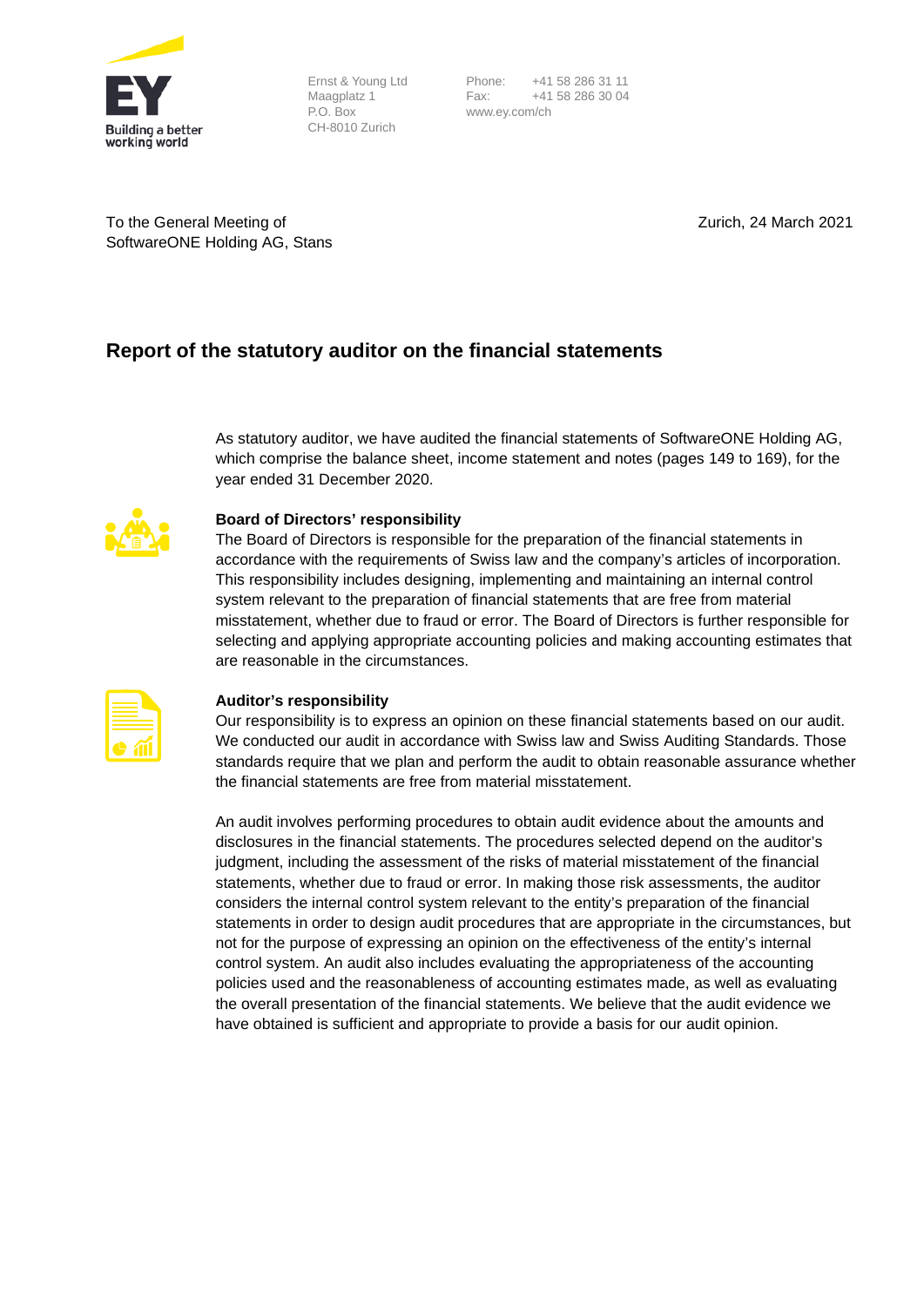



# **Opinion**

In our opinion, the financial statements for the year ended 31 December 2020 comply with Swiss law and the company's articles of incorporation.



## **Report on key audit matters based on the circular 1/2015 of the Federal Audit Oversight Authority**

Key audit matters are those matters that, in our professional judgment, were of most significance in our audit of the financial statements of the current period. These matters were addressed in the context of our audit of the financial statements as a whole, and in forming our opinion thereon, and we do not provide a separate opinion on these matters. For each matter below, our description of how our audit addressed the matter is provided in that context.

We have fulfilled the responsibilities described in the *Auditor's responsibility* section of our report, including in relation to these matters. Accordingly, our audit included the performance of procedures designed to respond to our assessment of the risks of material misstatement of the financial statements. The results of our audit procedures, including the procedures performed to address the matters below, provide the basis for our audit opinion on the financial statements.

## **Impairment of investments and short-term loans due from group companies**

| <b>Risk</b>           | As of 31 December 2020, SoftwareONE Holding AG holds all shares in<br>SoftwareONE AG in the amount of MCHF 211 (51% of total assets) as<br>disclosed in note 4 to the financial statements. In addition,<br>SoftwareONE Holding AG has granted short-term loans to<br>SoftwareONE AG in the amount of MCHF 153 (37% of total assets).<br>SoftwareONE AG holds significant investments in subsidiaries.<br>Therefore, the measurement of the investment in SoftwareONE AG is<br>also affected by the value of the indirectly held investments. To assess<br>these investments for impairment, Management uses a variety of<br>valuation methods and makes significant estimates and judgments<br>related to the expected timing of future cash flows and other key<br>assumptions which could have a significant impact on net income, such<br>as revenue growth rates and discount rates. |
|-----------------------|-------------------------------------------------------------------------------------------------------------------------------------------------------------------------------------------------------------------------------------------------------------------------------------------------------------------------------------------------------------------------------------------------------------------------------------------------------------------------------------------------------------------------------------------------------------------------------------------------------------------------------------------------------------------------------------------------------------------------------------------------------------------------------------------------------------------------------------------------------------------------------------------|
| Our audit<br>response | In our audit of the valuation of investments and short-term loans due<br>from group companies, we tested analyses prepared by management,<br>which consisted of comparing the net assets balances with the carrying<br>amount of the investment and the results of the impairment tests<br>prepared in the context of the consolidated financial statements that<br>were based on discounted cash flow models. We involved internal<br>valuation specialists in the technical assessment of impairment testing<br>models and evaluation of significant estimates and key assumptions<br>(growth rates, discount rates) with reference to available market data.<br>Our audit procedures did not lead to any reservations regarding the<br>impairment of investments and short-term loans due from group<br>companies.                                                                     |